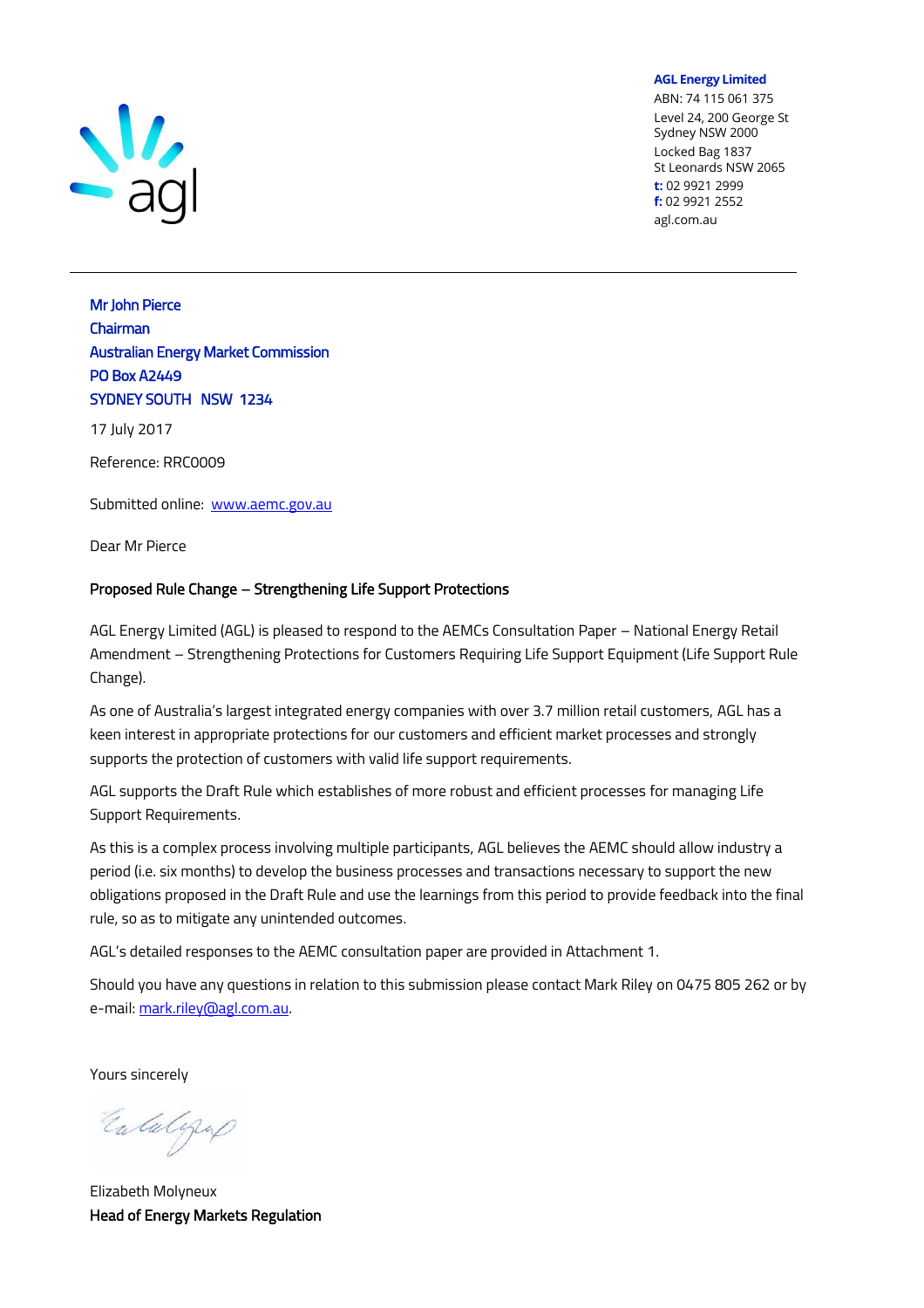

#### **Attachment 1 – Detailed Responses to Consultation Paper**

#### **General Comments on Process**

**AGL supports the AER in seeking to ensure clarity of obligation and provide the appropriate level of protection to customers requiring Life Support equipment.**

**The AER has proposed that the National Energy Retail Rules (NERR/Rules) relating to Life Support are based on the 1 December 2017 rule changes. However, implementing these changes close to 1 December will be complex. AGL believes this is too soon and does not consider the need for participants to review and change the various processes and transactions used to manage the Life Support registration information between participants as outlined in the proposed Rule.** 

**As such, AGL believes that the AEMC should consult with industry, including AEMO, on the likely timeframe to establish new Business to Business (B2B) processes and transactions and the likely impact that the Power of Choice implementation would have on this timetable.** 

**AGL suggests that industry would likely need at between 12 to 15 months in the current environment of implementing Power of Choice to review the proposed rule changes, develop the necessary B2B processes and modify / change any transactions which are used within the industry Life Support Processes to ensure efficient, cost effective and robust processes and transactions are implemented, to give effect to the proposed Rule and ensure life support customers remain appropriately protected though the transition.** 

**AGL suggest a more preferable process would be to allow industry a period (i.e. six months) from the publication of the Draft Rule to develop the business processes and transactions necessary to support the new obligations and use the learnings from this to provide feedback into the Final Rule, so as to identify and mitigate any unintended outcomes. The implementation period could be reduced from the release of the final rule, but this would need to be confirmed with industry as a whole since all participants have to implement the processes simultaneously.**

**AGL has not undertaken any cost assessment of the proposed changes, since we believe that there is substantially more work to be done to clarify obligations and business to business processes and transactions within the energy industry.**

#### **Comments on Rule Elements**

The remainder of the submission provides feedback on specific elements of the proposed Rule.

**1. Calendar Days**

The AER proposed Rule Change is couched in periods relating to calendar days. AGL strongly suggests that all obligations applied to industry participants be couched in business days, not calendar days, as proposed by the AER<sup>1</sup> . If information is to be provided via mechanisms, such as Australia Post, then the obligation cannot be met in certain periods (e.g. Christmas, Easter) if based on calendar days.

 $\overline{a}$ 

<sup>1</sup> AER, Request for Rule Change – Strengthening Protections for Customers Requiring Life Support Equipment, February 2017, p10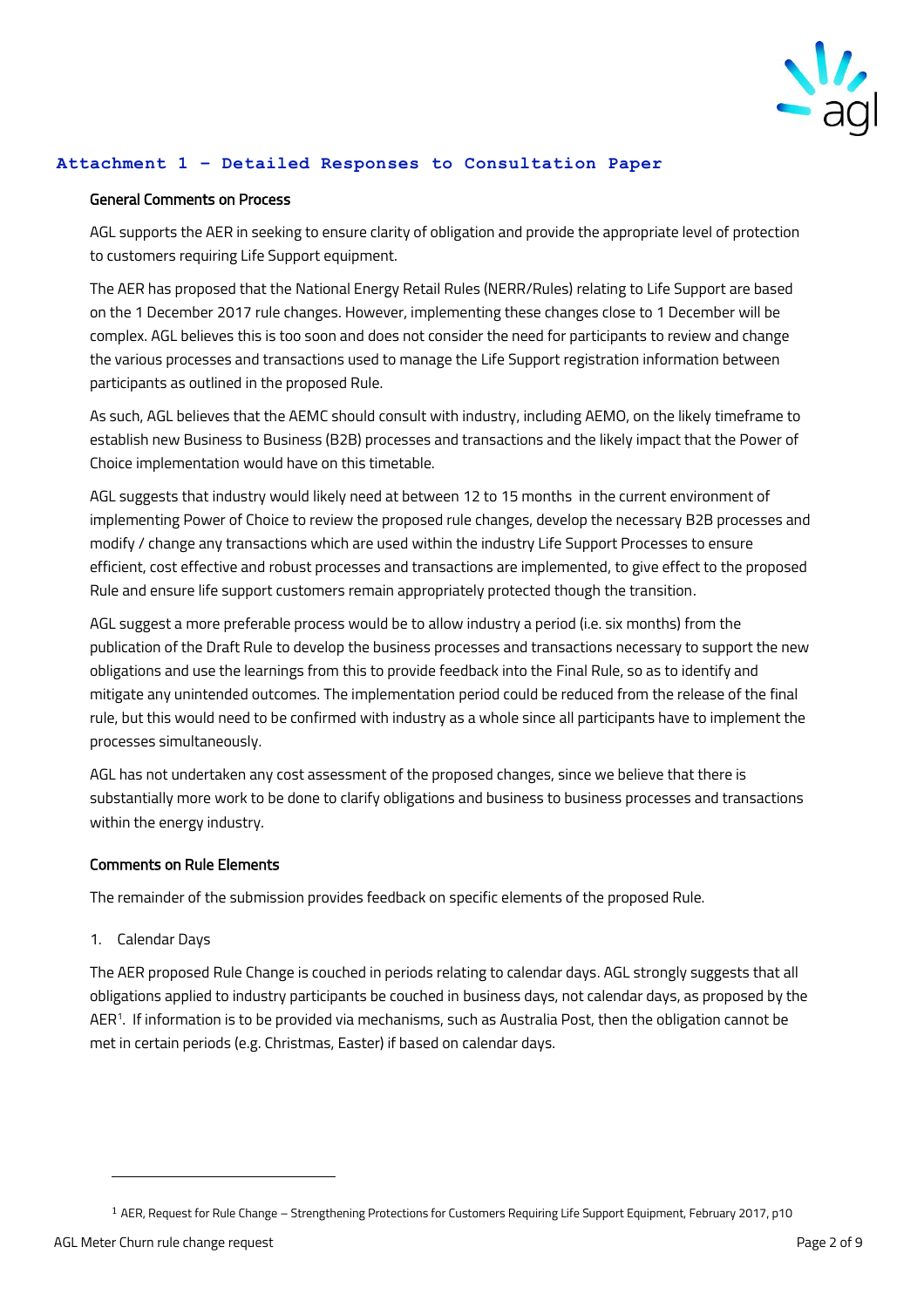

#### **2. Best Endeavours**

AGL believes that these obligations should be consistent with NERR obligations, that require retailers to make contact with customers. For example, NERR Cl 113, De-Energisation for Denying Access to Meters –provides for the participant to make best endeavours to provide that information to the customer about gaining access to the meter and the consequences of not gaining access. A participant (either retailer or distributor) cannot guarantee that a customer either receives or acts upon material which is provided to them.

#### **3. Penalty Regime**

**AGL understands a penalty regime is an important regulatory tool to motivate industry participants to abide by regulatory obligations, especially obligations as important as protecting customers requiring life support equipment.**

**However, AGL believes that the penalty regime should apply to the obligations that are directly controllable by regulated entities. In terms of the proposed Rule, AGL supports the application of penalties if authorised participants do not provide data and manage Life Support Registration. However, AGL does not support a penalty applying to situations where an authorised entity has met their obligation but the customer has not acted as requested. For example, AGL does not support a penalty applying where a retailer has provided customer information and/or undertaken actions (e.g. de-energisation) and the customer has not provided Life Support Certificate (after the initial period to request a certificate).**

#### **4. Application of proposed Rule**

#### **The AER has proposed that:**

The life support rules will apply to retailers where:

- 1. a customer provides a retailer with confirmation from a registered medical practitioner that a person residing at the customer's premises requires life support equipment; or
- **2.** the retailer is advised by a distributor that a person residing at the customer's premises requires life support equipment.

**The current B2B Procedures require Participants to notify each other immediately by telephone or e-mail when advised by a customer that they have Life Support Requirements. It is unlikely that industry would want to change these obligations as they were implemented to protect customers.** 

**However, these B2B Procedures also place obligations on prospective retailers. Prospective retailers are not registered in MSATS as that customer's retailer and may never be registered in MSATS as that customer's retailer, and therefore will not be responsible for issuing information to that customer nor organising a retailer planned outage.**

**The AER has also sought to require participants notify each other as soon as possible when a customer ceases to require life support or vacates the premises. The requirement for 'as soon as possible' is not defined, but could be interpreted as communications manually outside of business hours.** 

**Requiring the communication to be undertaken 'as soon as possible' for de-registration is not critical, The existing timing of B2B processes for notifications (with the required additional information), which is transactional and within business hours, is appropriate and acceptable for removing the Life Support registration.**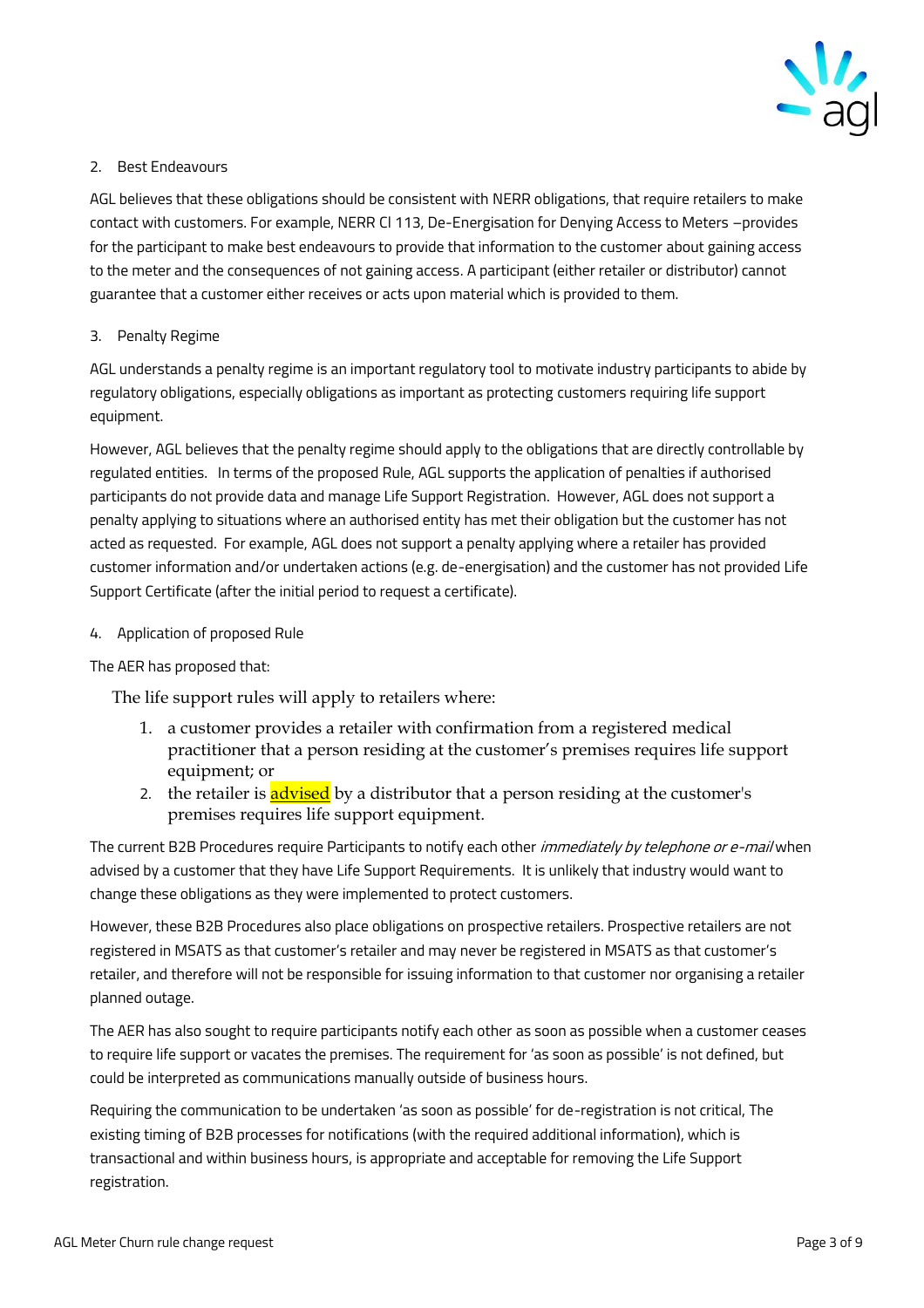

**The AER has proposed that all processes are associated with the participant who the customer contacts. However, given the temporal nature of roles and the churning of customers between retailers and potentially distributors, it is not necessarily appropriate for all communication to reside with the initially contacted participant.**

**Take the scenario where a customer contacts Retailer 1 and initially accepts an offer from Retailer 1 and during this process informs Retailer 1 advising of life support, and then completes the churn with Retailer 2 but may neglect to inform Retailer 2 of life support requirements.** 

**Retailer 1 will advise the Distributor of a Life Support Requirement, but as the customer never completes the transfer with Retailer 1, there is no further communications with the customer or the distributor in relation to that customer. The customer will churn in with retailer 2. The distributor will advise Retailer 2 that the customer has a Life Support Requirement, and at that stage it is reasonable that Retailer 2 commences communication with the customer in regard to the Life Support Certificate.**

#### **5. Medical Certificate**

**AGL is concerned the proposed Rule does not provide any guidance on the valid issuing period for a medical certificate.** 

**If a customer continues to provide a letter or certificate that is older than a reasonable period (e.g. three years) then it is not unreasonable for either participant (retailer or distributor) to seek an updated certificate or medical letter, as the requirements may well have changed or ceased. If an updated medical certificate was not provided it would then be reasonable to de-register the customer.**

#### **6. Medical Confirmation Form**

**The proposed Rule has introduced a new concept of a participant Medical Confirmation Form, which is a form issued by a retailer or distributor. AGL supports the notion of a retailer or distributor sending a medical confirmation form as a means of prompting the customer to provide information from a registered medical practitioner as confirmation that the customer's premises requires life support equipment.**

However, AGL suggests the AEMC it should make clear that this form – which could potentially be used for de**registration – is not the only mechanism that is used by customers to provide confirmation of life support or request removal from Life Support status.** 

**For example, in jurisdictions where Life Support equipment is entitled to an energy concession, a government form duly signed by a medical practitioner is an appropriate mechanism for registering life support requirement.**

**Further, the NERR (clause 3 – Definitions) states that Life support equipment includes:**

……

(g) in relation to a particular customer—any other equipment that a registered medical practitioner certifies is required for a person residing at the customer's premises for life support;

**It is important that there is clarity on the use and obligations regarding various forms and medical certificates, otherwise the proposed rules under Cl 124, will require participants to seek both a concession form/letter and a Participant Medical Confirmation Form to ensure compliance with the proposed Rules.**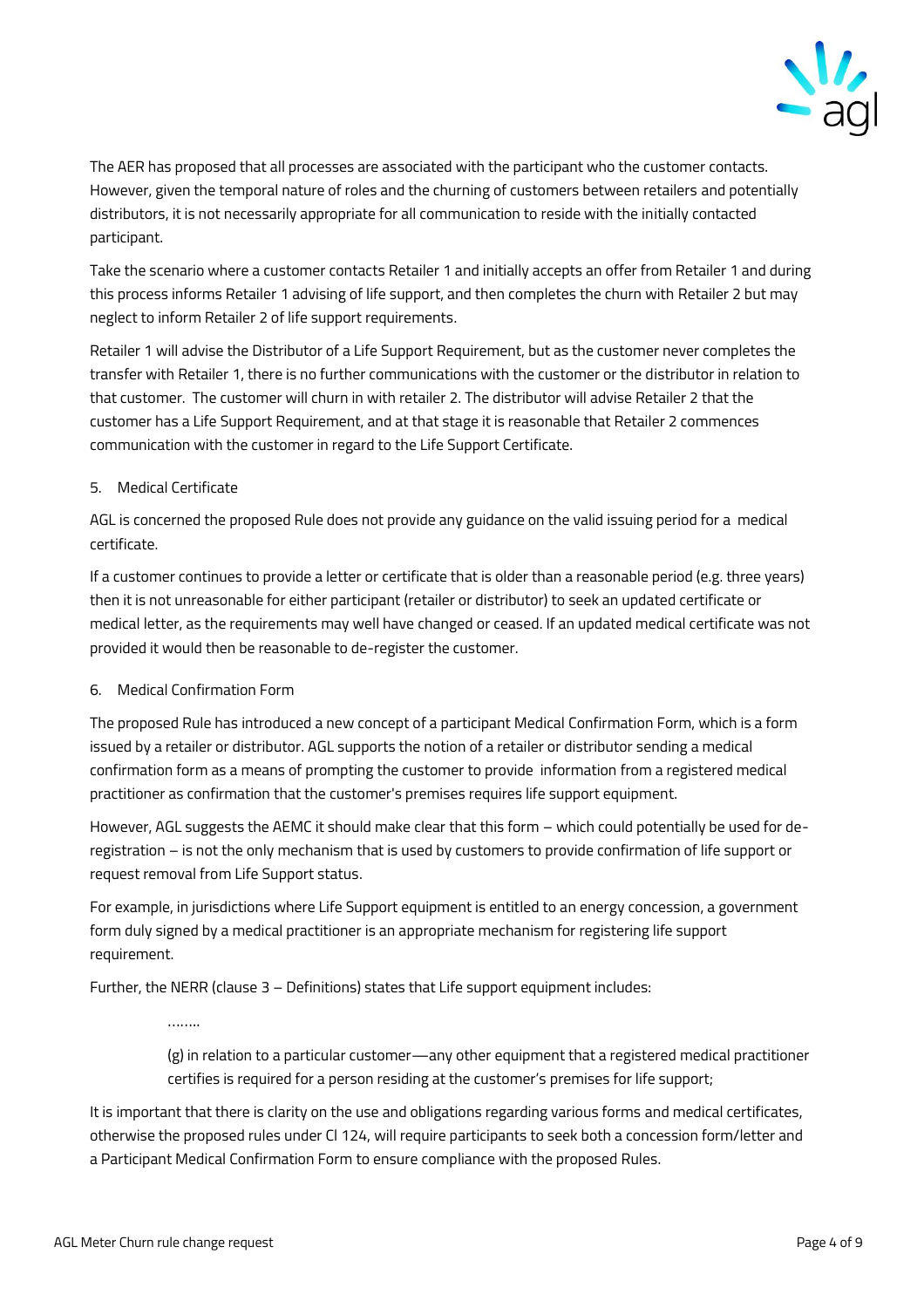

#### **7. De-registration**

**Regarding De-registration, the AER has proposed that this can only be initiated by the participant first contacted<sup>2</sup> . As discussed above, as customers churn, the initially contacted participant may no longer have a relationship with the customer, and it is not unreasonable for either of the current participants to seek Life Support De-Registration.**

#### **Conclusion**

**Overall, AGL believes that the proposed rule change has merit and supports the broad concepts embedded within the AERs proposed new Rules. However, AGL believes that the Rules need to be clearer in terms of obligations regarding provision of information between participants, management of a valid certificate and notification to another party of such a certificate.** 

 $\overline{a}$ 

<sup>2</sup> AEMC, Consultation Paper – National Energy Retail Amendment - Strengthening Protections for Customers Requiring Life Support Equipment, June 2017, p9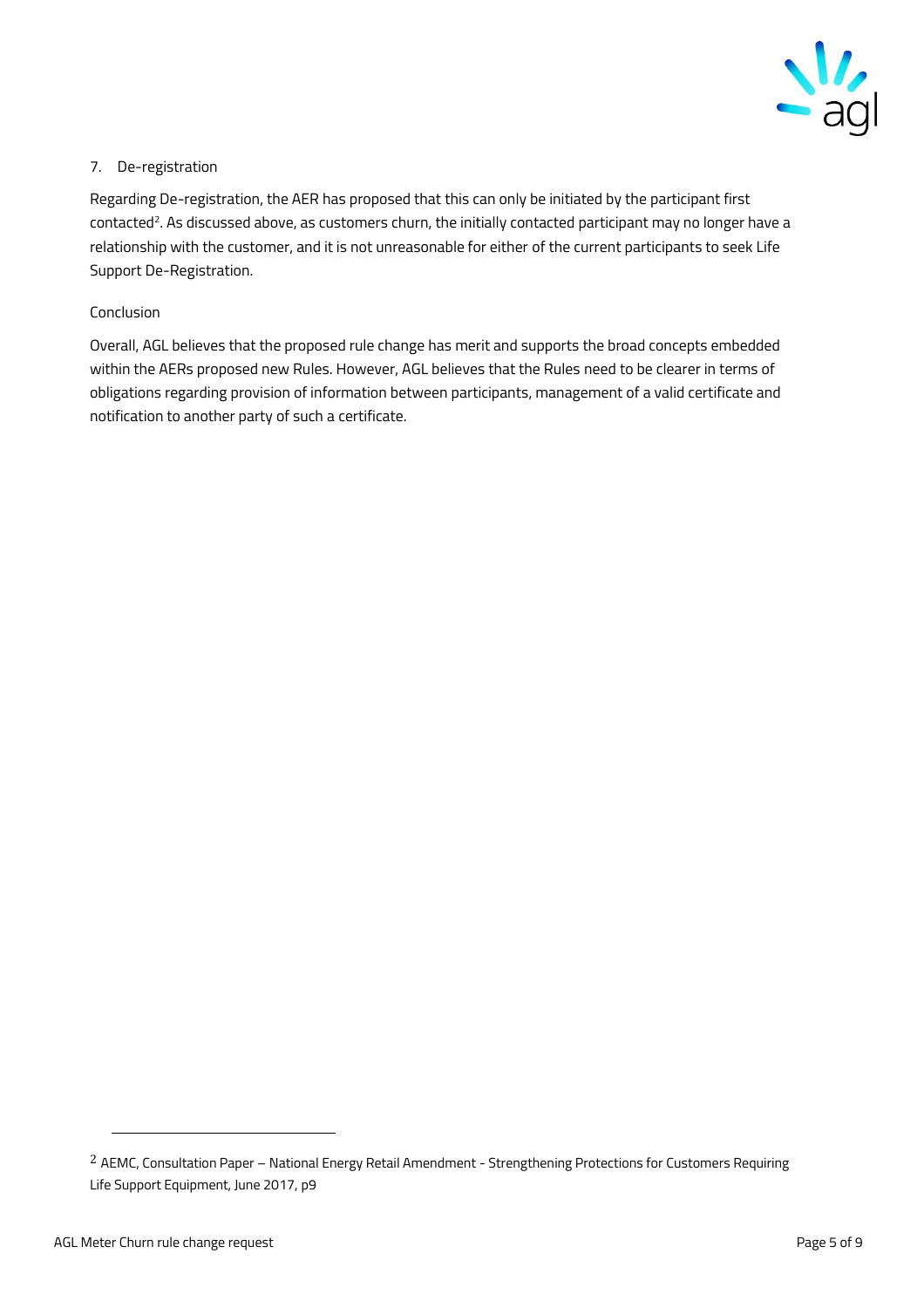

#### **RESPONSE to AEMC Questions**

#### **Question 1 The concerns the AER has identified with the life support rules**

(a) Has the AER accurately characterised the problems with the life support rules?

The AER has highlighted three areas of concern:

- 1. Customer knowledge;
- 2. AER enforcement;
- 3. Growth in Life support numbers.

AGL agrees that Life Support numbers have grown, and without appropriate management, the Life Support status will eventually lose its value.

AGL's processes are designed to meet the retailer's obligations in good practice and provide a positive service to our customers.

We provide our customers with the appropriate information when they advise us that they have a valid Life Support requirement and immediately advise the network of a Life Support requirement, both as a registered retailer and as a prospective retailer.

#### **Question 2 The registration process**

(a) Please provide any information you have on the size of life support registers and how these have changed over time.

(b) Are the registration obligations proposed by the AER efficient and do they provide greater certainty and transparency for consumers and businesses? Are there more preferable arrangements?

(c) Are the notification arrangements between retailers and distributors sufficient to achieve the requirement of keeping registers up to date?

(d) As a retailer or distributor, what additional costs would you incur to comply with the changes proposed to the registration process?

(e) Does the information pack proposed in the rule change request provide the appropriate information?

The AER conducted a number of workshops with industry during the early part of 2017, and this matter was discussed at length during the development of the amended B2B processes for Power of Choice, but changes which were discussed were postponed as a result of the AER Rule Change submission.

The areas that are not identified in the proposal are the varied processes which occur between retailers and distributors from customer notification to customer provision of medical certificates.

The processes relating to the provision of Life Support information between participants, relates to roles that have a temporal nature and the obligations vary depending on what state the participant is acting in. For instance, obligation to provide notice of information exist between prospective retailers and distributors and there are different obligations for retailers who are responsible for a customer site and the customer's life support flag.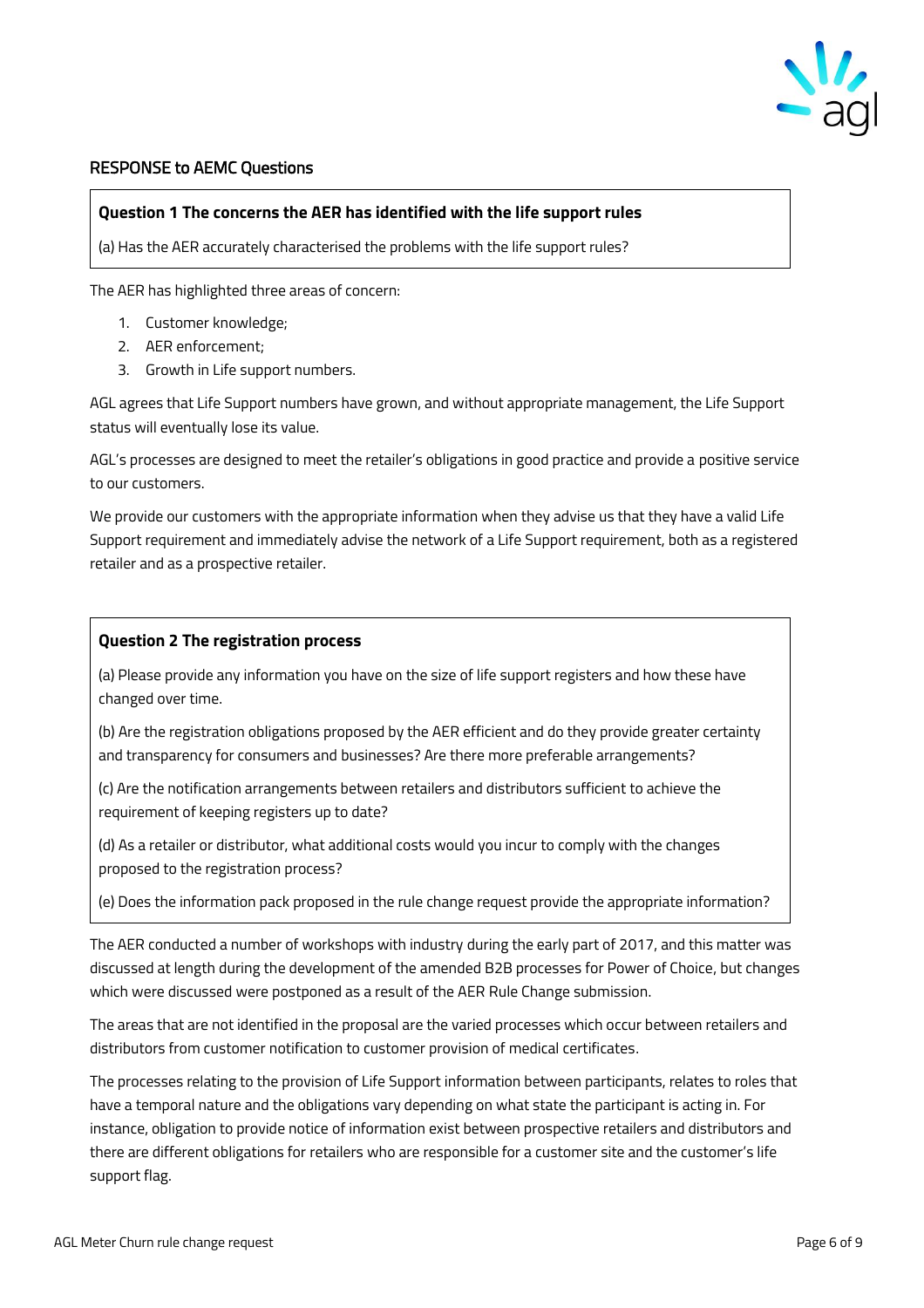

The nature of customers choosing different retailers during the transfer process has led to the situation where prospective retailers advise distributors of prospective customers with life support needs; the distributor flags the existing customer, and a conversation may then commences between the distributor and the existing retailer in relation to the existing customer, and not the prospective customer, which leads to unnecessary and confused conversations and data management between participants. Further, the retailer who provided the initial advice, may have no further relationship with the customer if that customer chooses another retailer prior to the customer transfer completing in the market.

#### **Question 3 The medical confirmation process**

(a) Is the medical confirmation process proposed in the rule change request appropriate for consumers, retailers and distributors?

(b) As a retailer or distributor, what additional costs would you incur to comply with the changes proposed to the registration process?

The proposed medical confirmation process has not adequately considered the temporal nature of roles before and after a customer transfer and the associated obligations on parties at these point in time. There are also issues with a customer being identified as requiring Life Support by a participant who is no longer involved with the customer.

For instance, a customer registered with a retailer who moves to a new house (and network) would trigger a notice from the retailer to the network. However, if that customer subsequently changes retailer, there would be no participant who was the initial point of contact, and the limitation on who can follow up with that customer is not reasonable. The party who should be able to initiate communication in respect of Life Support Equipment is the current retailer and Network.

Further, if a customer continuously churns between retailers within the communications process period, the only participant who would be consistent long enough to complete the process may be the distributor.

Under the proposed Rules, the certification of a Life Support requirement would require the customer to provide both the proposed participant Medical Confirmation form and the government concession forms / medical certificates. In the case of the Participant Medical Form described in the proposed Rules, AGL strongly Supports a standard industry form to replace the various industry forms or ad-hoc doctor's letters. However, AGL does not see this form replacing an appropriate government concession form.

#### **Question 4 The deregistration process**

(a) Does a voluntary process for deregistration strike the right balance between the needs of customers and businesses?

(b) Should only the retailer or distributor who was originally notified by the customer when they registered be in control of the deregistration process?

(c) As a retailer or distributor, what additional costs would you incur to comply with the changes proposed to the deregistration process?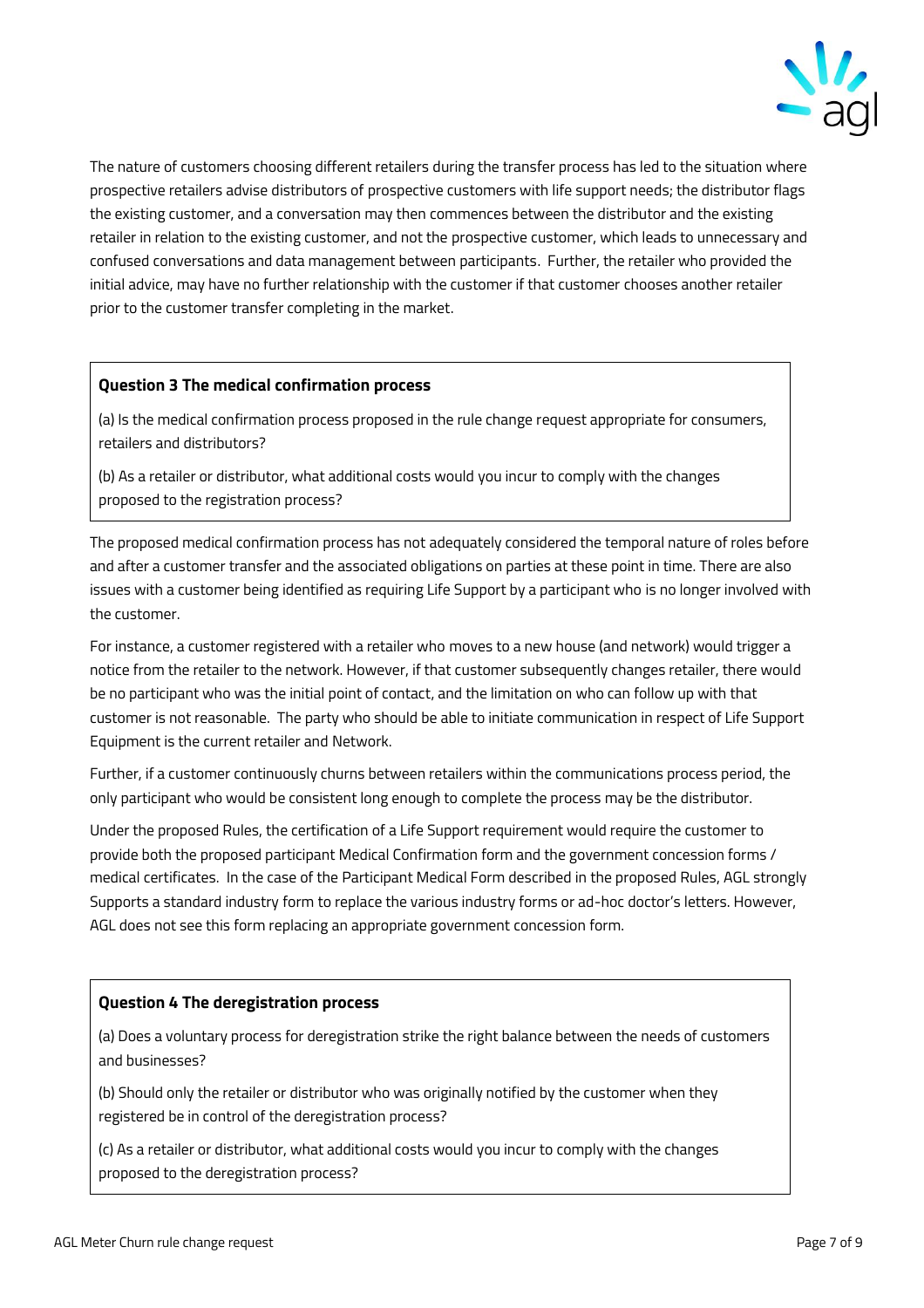

As has been noted by the AER and industry participants, the number of customers listed as having Life Support has increased, although the number of persons with valid medical certificates has not substantially increased.

The issue of who has responsibility has been complicated by the varied processes and the level of information transmitted across industry. These problems which arise from the certification process are more likely to arise from the de-registration process.

In particular, the limitation on which participant can initiate contact with the customer to seek a medical certificate or trigger de-registration are limited and do not clearly take account of the various temporal nature of roles and the churning of customers between multiple participants.

Further, the proposed rules have not sought to place a time limit on the validity of a certificate. If a customer's medical certificate is more than three years old, it does not seem unreasonable to request a new certificate.

AGL also notes the requirements for Life Support registration in the Western Australian electricity market<sup>3</sup>. In summary, the participant must request a medical certificate (which must be no older than 3 years) three months prior to the 12-month anniversary of registration. If the certificate is not provided the customer is removed from the Life Support Register.

There are benefits in the Western Australian process in that it ensures that requests are made annually for Medical Certificates and that the Life Support certificate and registration is current. This is consistent with medical practices where a medical referral by a GP to a specialist is only valid for 12 months.

 $\overline{a}$ 

<sup>3</sup> [https://www.slp.wa.gov.au/Gazette/gazette.nsf/searchgazette/](https://www.slp.wa.gov.au/Gazette/gazette.nsf/searchgazette/6169A74E9610398648257FD4007FDBDE/$file/Gg104.pdf) [6169A74E9610398648257FD4007FDBDE/\\$file/Gg104.pdf](https://www.slp.wa.gov.au/Gazette/gazette.nsf/searchgazette/6169A74E9610398648257FD4007FDBDE/$file/Gg104.pdf)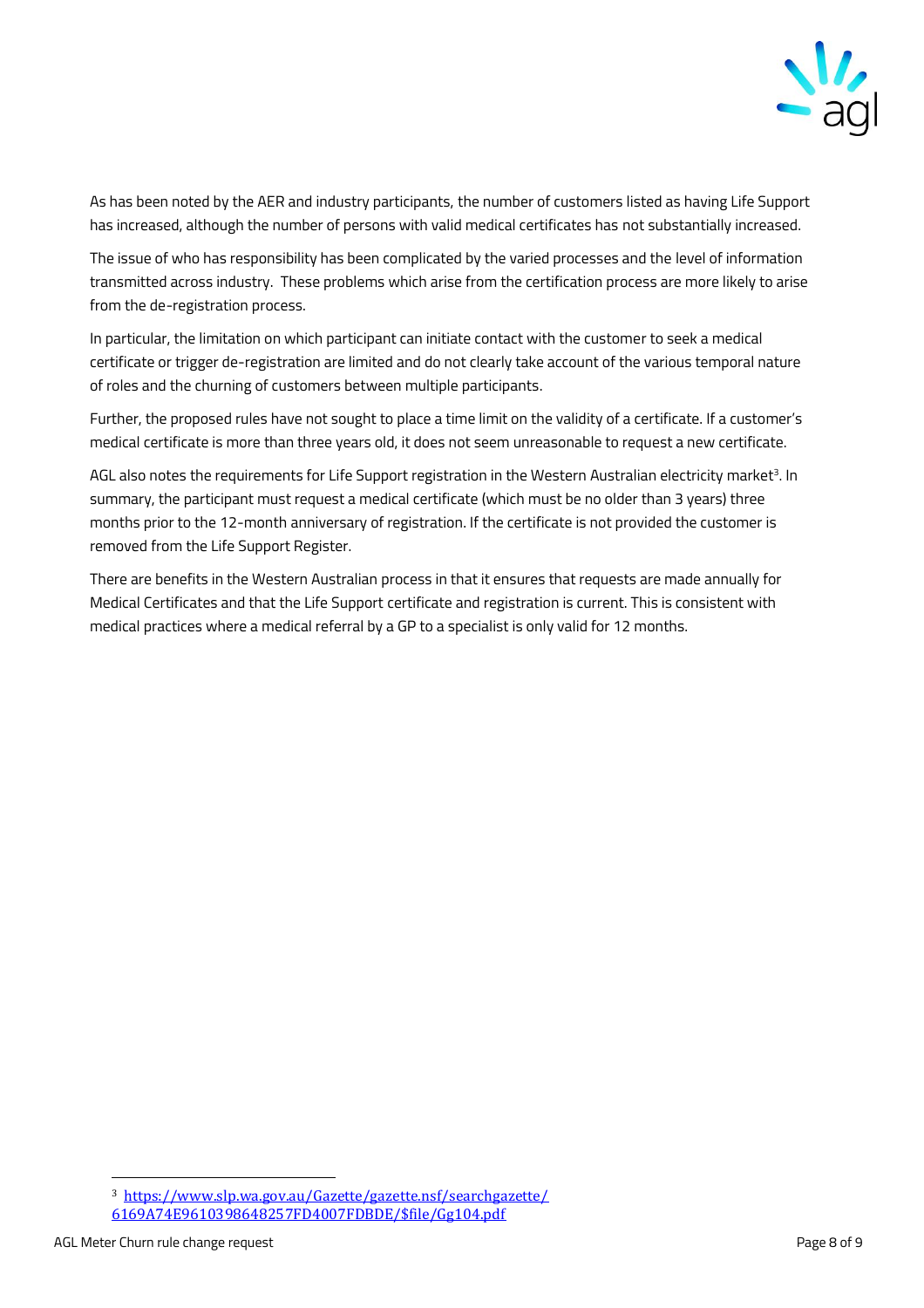

#### **Attachment 2 – Current Life Support Process**

Please find attached the Process Flow for the current Life Support Process.

This process flow was developed by AGL and further updated by AEMO.

Processes between multiple participants (multiple retailers and networks) with multiple decision points and outcomes leads to a high level of complexity, which can be seen in the attached process flow. The new obligations arising from the proposed rule will further increase the complexity of process and information transmittal.

To this end, AGL strongly recommends that after the draft rule has been released, that a period (i.e. six months) be provided to allow industry to develop the business and transactional processes and provide feedback into the final drafting, to minimise unintended consequences.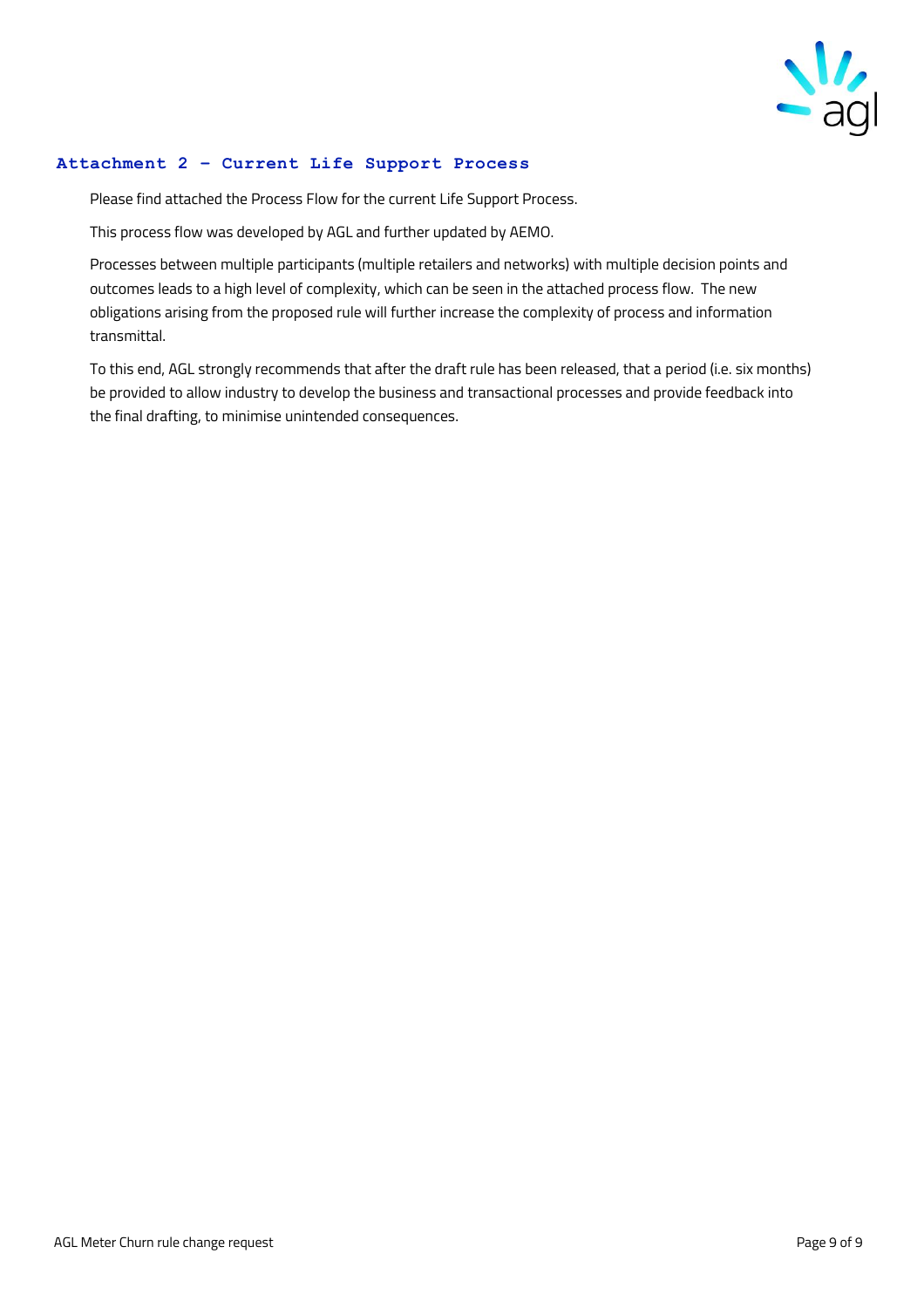# Life Support Process Diagrams – July 2016

The drawing conventions used for the diagrams are as follows:

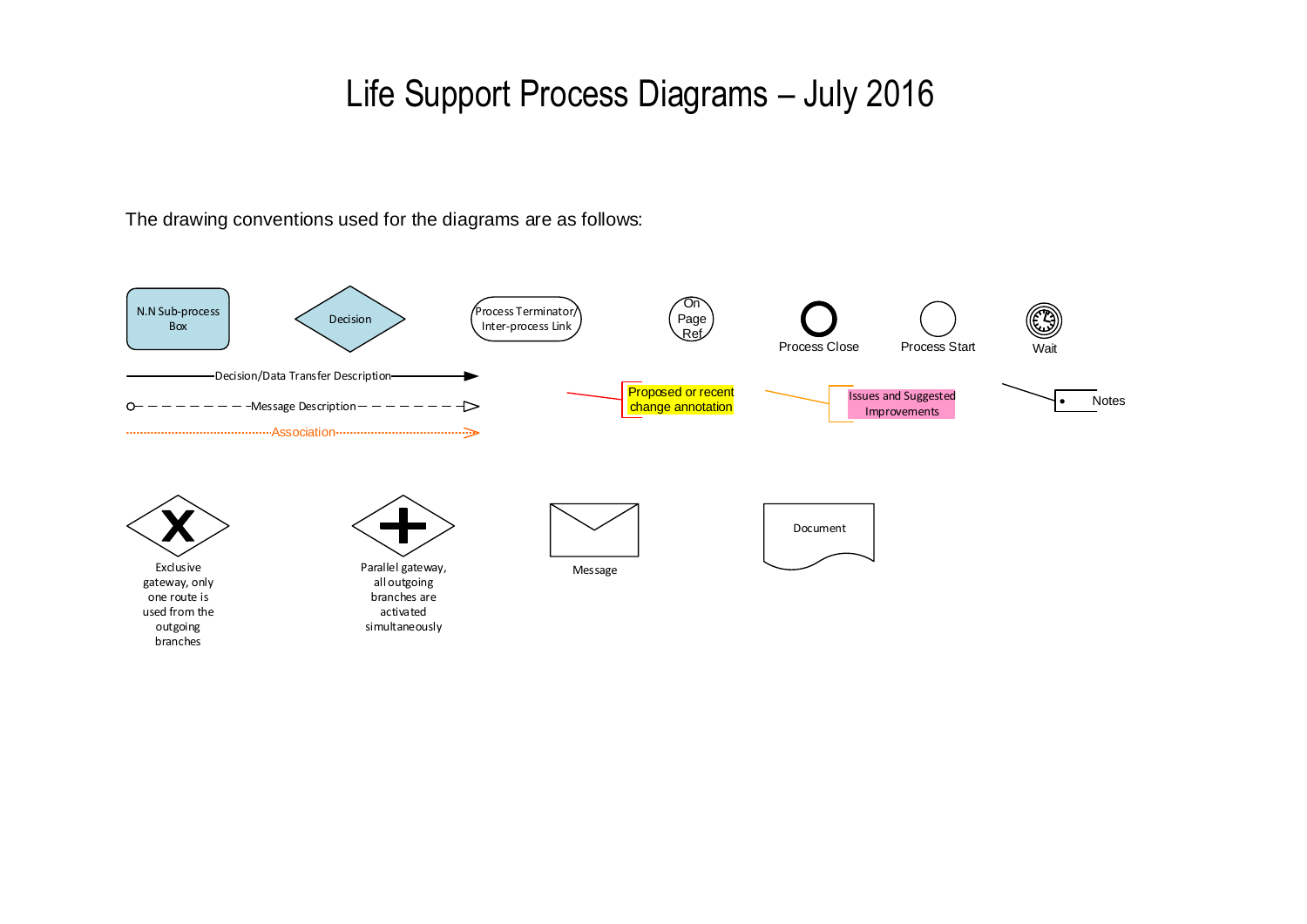

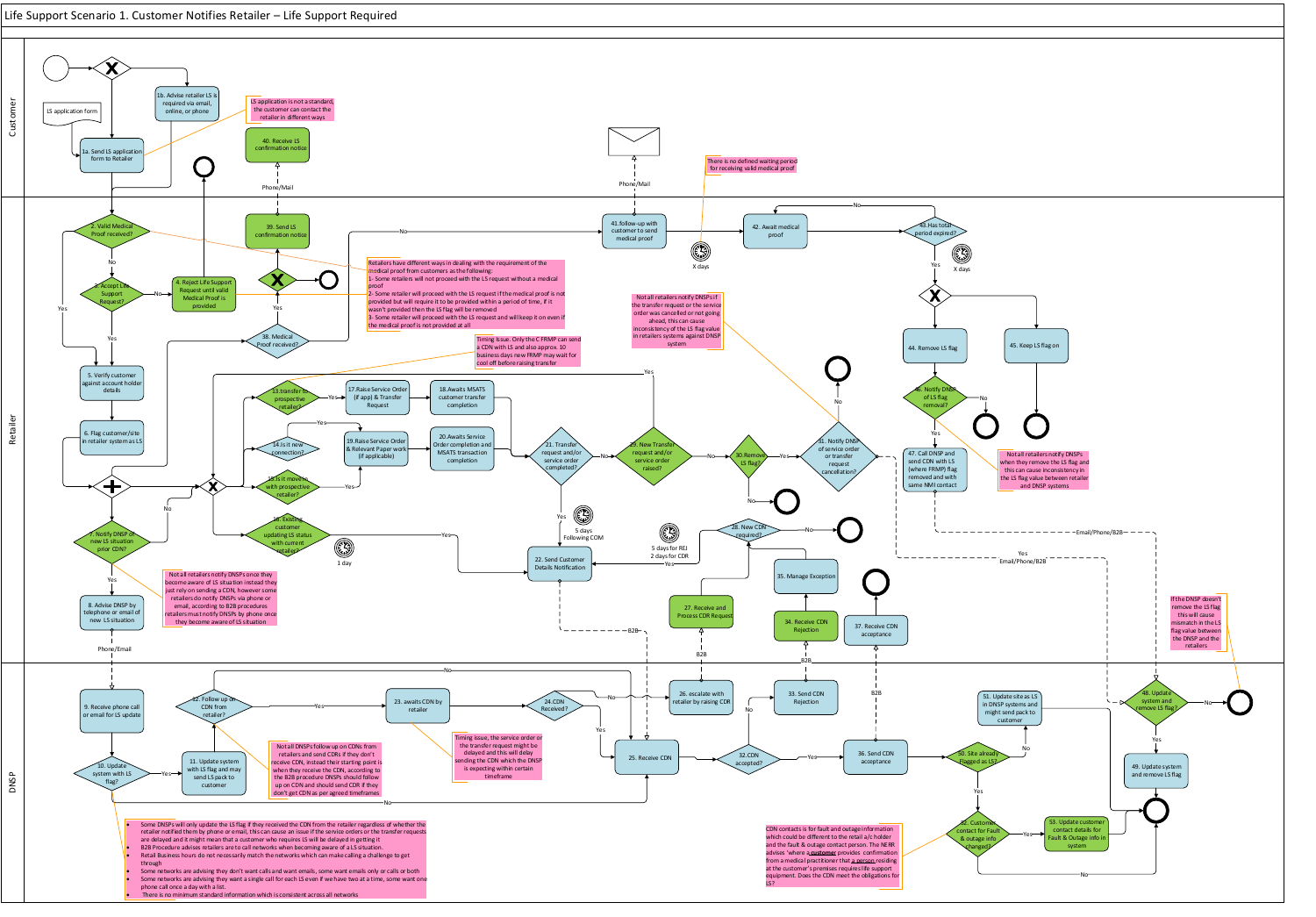## Life Support Scenario 2. Customer Notifies DNSP – Life Support Required

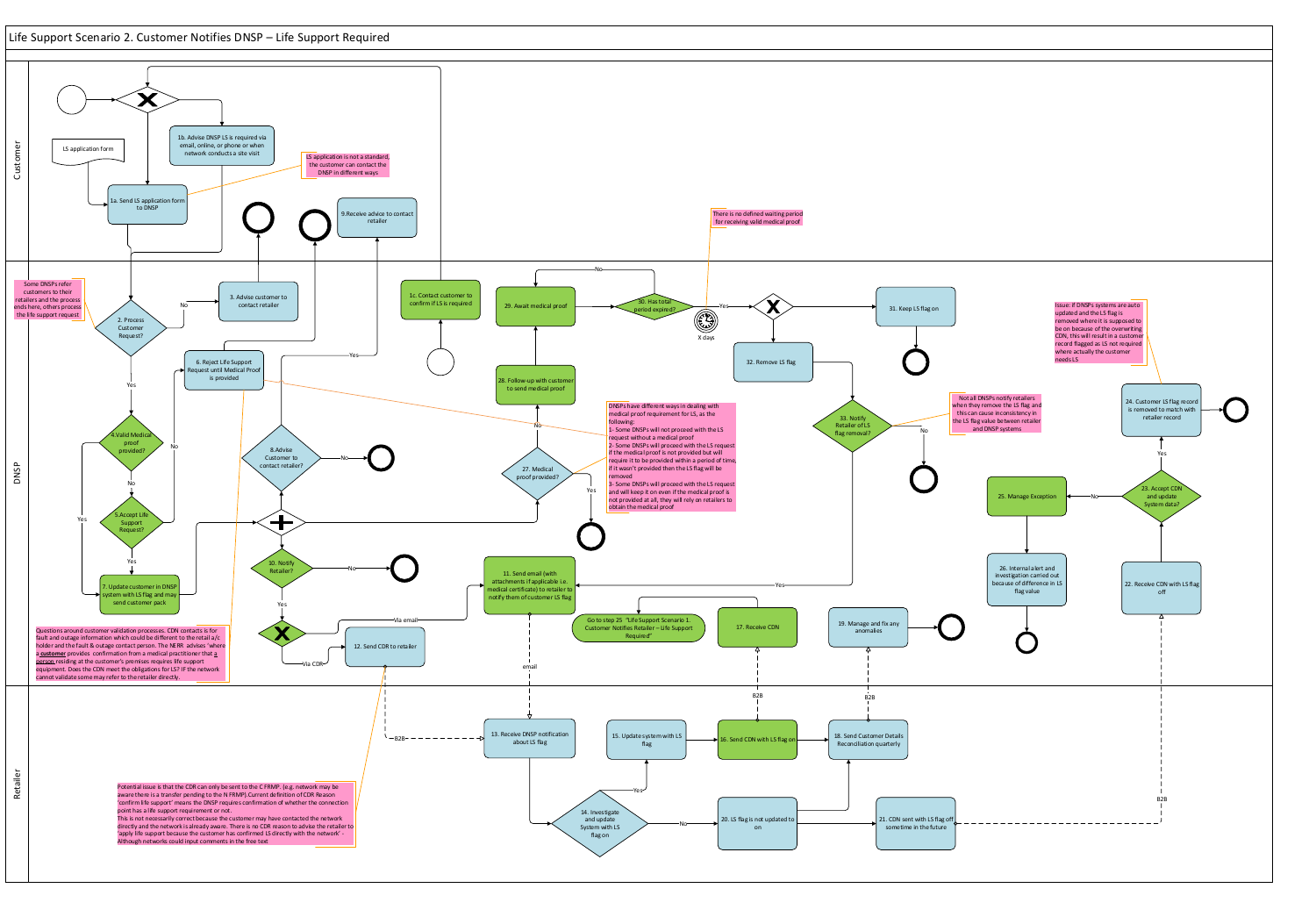